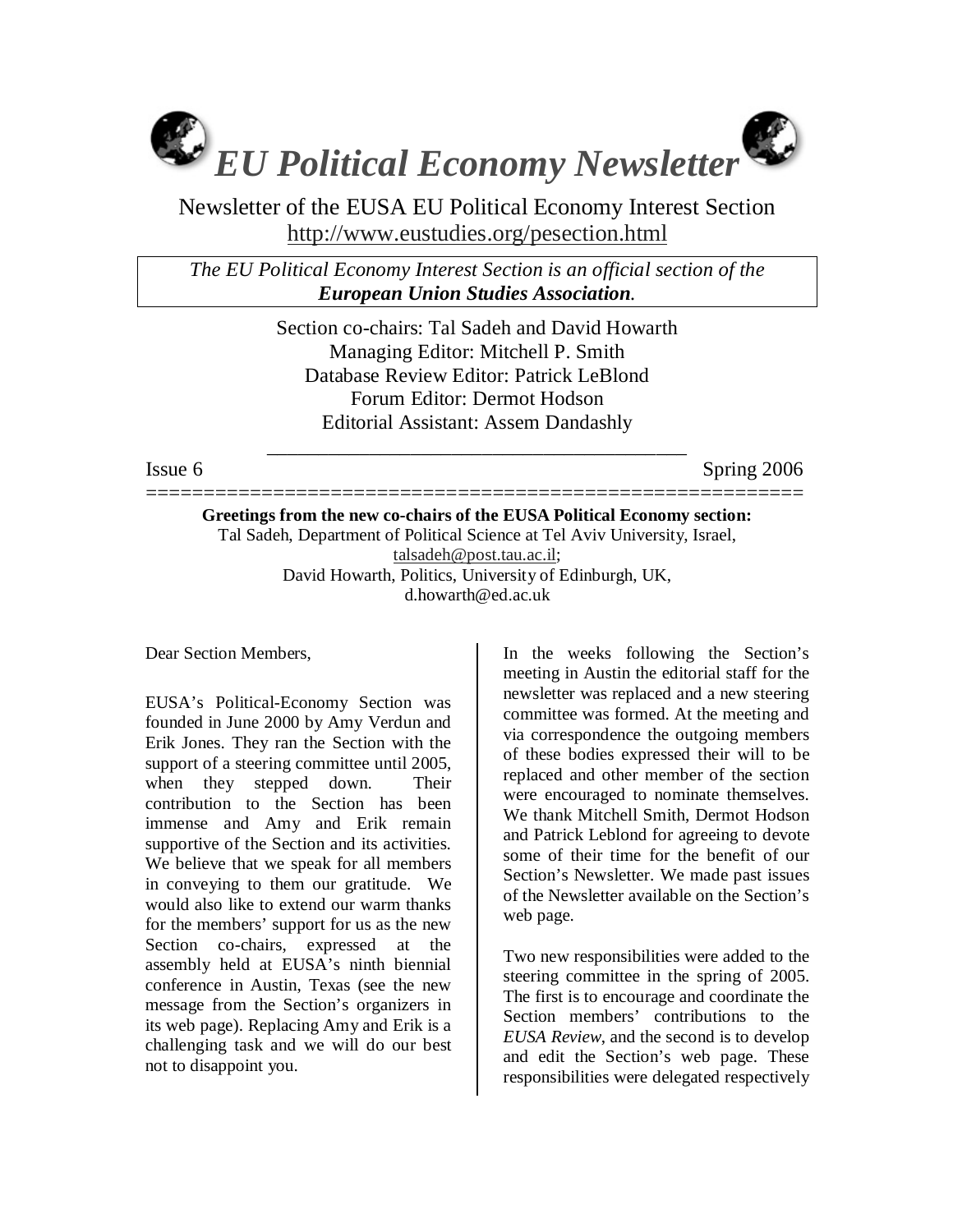to Michelle Egan and Jim Angresano. We thank them, too.

As avid readers of this newsletter you know that one of our first initiatives as cochairs was to launch a new project, now renamed *Economic Interests and European Integration* (see call for papers in web page). The Section members were invited to submit abstracts of proposed papers dealing with the role of economic interests in European integration. Eleven shortlisted contributions were accepted at the beginning of September and will be presented in a workshop in Edinburgh on 8 April 2006. Section members are welcome to attend but due to limited places please contact David Howarth if you intend to do so. We are currently securing agreement with a leading journal and publisher for the production of a special edition and an edited volume including the conference papers. More details on the progress of this project will be available on the Section's web page, hopefully ahead of the workshop (see preliminary details in the previous issue of this newsletter).

Ahead of EUSA's conference in Austin, the Section facilitated the organization of two panel proposals. The first, on 'Sustaining EMU: Institutional Solutions in the Age of Economic Diversity' was accepted, while the second,'Sustaining EMU: Institutional Solutions in a Historical Perspective," unfortunately was not accepted. It is time to start thinking of

panel ideas for the tenth biennial conference to be held in Montreal, Canada in May 2007. Anyone with an idea for a panel is welcome to share it with us. In the nearer future, at the start of September, the UACES (UK-ECSA) annual and research conference takes place in Limerick, Ireland. A couple of panels on EMU have already been formed. Please contact David Howarth if you are interested in contributing a paper on an EU political economy topic for this conference.

With 142 members, the Political Economy Section is EUSA's largest interest section. We want to take advantage of this strength and urge you to be involved in our activities. Contributions to the *EUSA Review*, the Section's Newsletter and its web page, or anything else you think of are most welcome. Good ideas are easy to share – please do so.

With thanks, Tal and David.

| Also in this issue              |    |
|---------------------------------|----|
| Data resources                  | ာ  |
| Forum                           |    |
| Recent publications             | 9  |
| <b>Member News</b>              | 10 |
| Calls for papers                | 11 |
| Call for newsletter submissions | 14 |

## ========================================================= Data Resources Review

## **POLCON\_2005 Patrick Leblond**

Witold J. Henisz, a professor at the Wharton School, University of Pennsylvania, recently updated his POLCON (Political Constraints) database with data up to 2004, from the original 2002 release with data up to 2001. The

dataset (in Excel and Access formats) and the codebook are available at Henisz's website at http://wwwmanagement.wharton.upenn.edu/henisz/. All that the author requires to access the data is one's name, affiliation and e-mail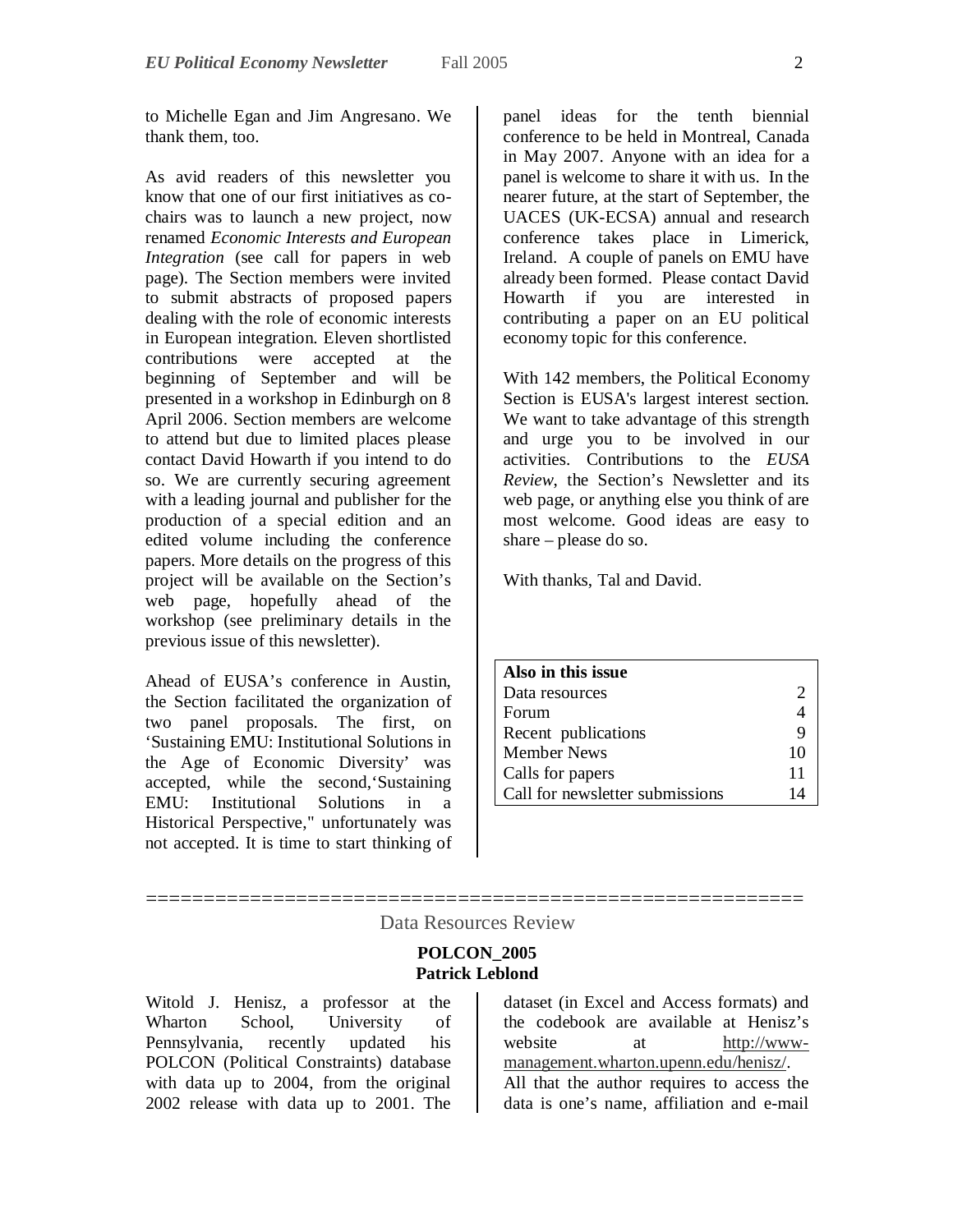so that he may be able to send those who have already downloaded his dataset a note indicating that a more recent version is now available.

POLCON\_2005 essentially offers two indices of political constraints for about 200 countries, covering a period that can extend from 1800 to 2004: POLCONIII and POLCONV

The first index or variable is called **POLCONIII** and it "estimates the feasibility of policy change (the extent to which a change in the preferences of any one actor may lead to a change in government policy)" or, in other words, "the extent to which a given political actor is constrained in his or her choice of future policies" (POLCON\_2005 codebook). It ranges from 0 (no constraints) to 1 (full constraints). It covers 226 countries between 1800 and 2004 (though not necessarily continuously), depending on the age of the country and data availability.

Using the logic of spatial modeling, Henisz calculates the index by, first, identifying the number of independent branches of government—limited to the executive and lower and upper chambers of the legislature because of data limitations on an independent judiciary and sub-federal political entities—having veto power over policy making. The degree of political constraints increases with the number of independent actors with veto power.

Then, the index measure considers the degree to which the different potential veto players are aligned based on the party composition of the different branches of government. The more the branches are aligned partywise, the greater the probability of policy change.

From a discussion on measures of political risk included in a separate document on Henisz's website, this higher probability of policy change implies an increased

political risk. In this separate document, co-authored with Bennet Zelner from the McDonough School of Business at Georgetown University, Henisz indicates that his political constraint index is superior to existing measures of political risk because it is forward-looking in nature and does not depend on past government actions.

But Henisz goes further than just looking at party composition and alignments. He also considers the degree to which party preferences within a given branch of government are homogeneous. For example, the executive should have greater policy discretion if a non-aligned (i.e. opposition) legislature is polarized (i.e. heterogeneous) rather than united (i.e. homogeneous). So the degree of legislative fractionalization is important. Looking strictly at the number of actors with veto power and the extent to which they are aligned with each other is thus insufficient.

It is important to also note that "each additional veto point (a branch of government that is both constitutionally effective and controlled by a party different from other branches) provides a positive but diminishing effect on the total level of constraints on policy change" (POLCON\_2005 codebook). This is a novel feature of this measure in that it allows for the fact that there are diminishing marginal returns to additional veto points.

**POLCONV** follows the same logic as POLCONIII. The difference is that it includes two additional veto players: an independent judiciary and sub-federal governments. Owing to data limitations on these additional variables, the coverage is less extensive than with POLCONIII. POLCONV covers 200 countries but for a maximum range of 1960 to 2004 rather than 1800 to 2004 in the previous case.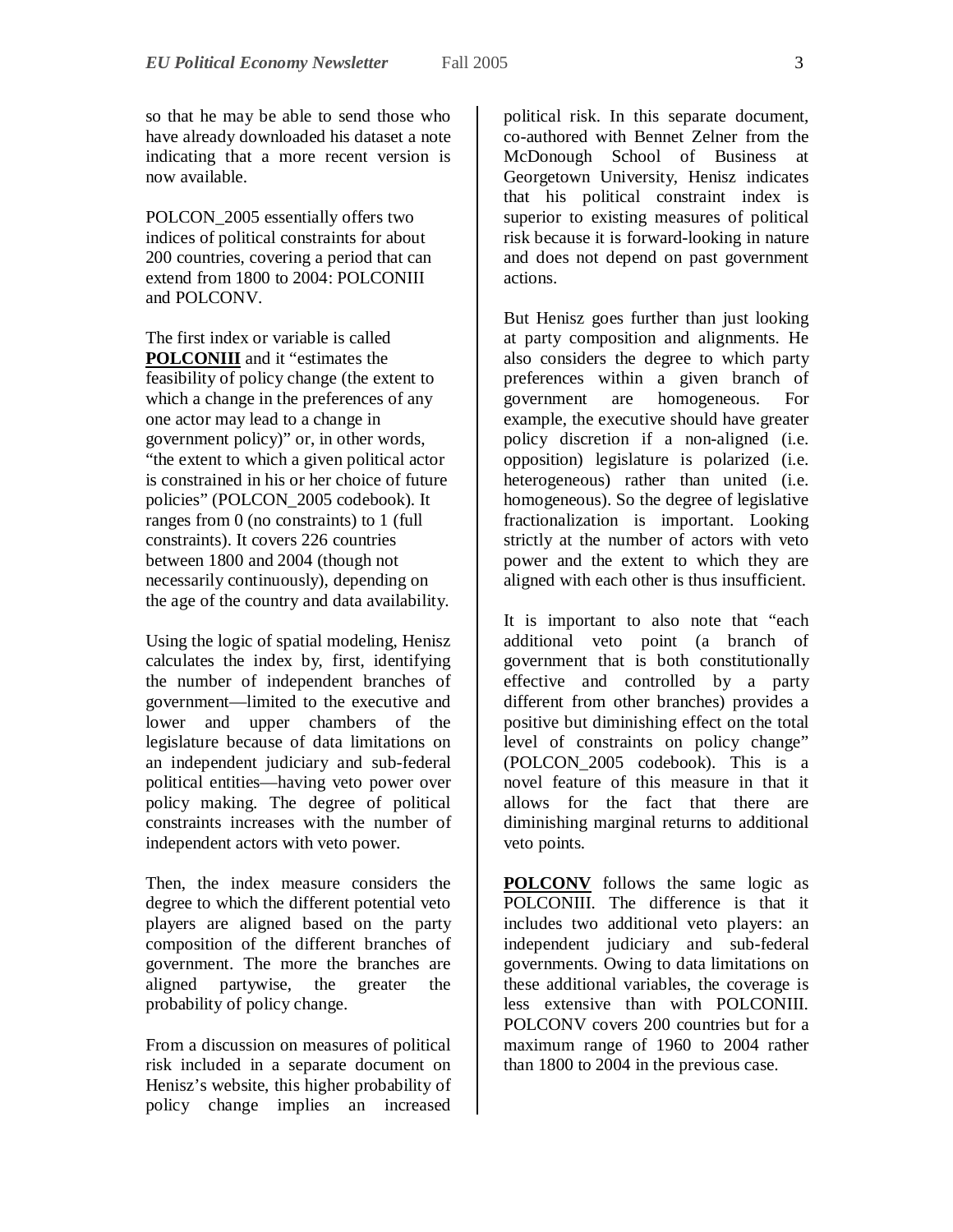The POLCON\_2005 dataset also includes all the underlying variables used to compute the indices so that users can check for themselves how the values were obtained. These values come from reputable sources such as POLITY, The Statesmen's Yearbook, The Political Handbook of the World, and International Control Risk Group (ICRG).

So anyone who needs a measure of political risk or political constraints on policy change should consider the POLCON\_2005 dataset. As such, it

==============================

provides a highly valuable alternative to the index of political constraints (the variable CHECKS) found in the World Bank's Database of Political Institutions (DPI), which Henisz refers to in his website. As a result, scholars can perform robustness checks on their econometric results by using these different indices. One advantage of the POLCON\_2005 measures is that their period coverage is much more extensive than DPI, which is only for 1975 to 2004.

#### Forum Section

## **Dermot Hodson, Forum Editor Introduction**

Monetary policy and central banking have provided a rich vein of research over the last three decades. There are a number of recurring questions in the political economy debate. What is the optimal degree of independence for a central bank? How can monetary autonomy be reconciled with democratic legitimacy? How can institutions be designed to secure a harmonious mix of monetary and fiscal policies?

EU political economists have tended to tackle these questions with Economic and Monetary Union (EMU) squarely in mind. In recent years, this has generated a substantial body of research on the institutional design of the European Central Bank, the credibility and legitimacy of macroeconomic policy making under EMU and the interaction of euro-area monetary policy with Member States' budgetary policies.

As Ivo Maes and Erik Buyst note in their contribution to this issue of the Review Forum, the preoccupation of EU political economists with EMU may be understandable given the novelty of the

euro, but it suffers from two limitations. Firstly, its focus is highly contemporary, thus ignoring important lessons for the history of monetary policy-making, especially prior to World War II. Secondly, analysing monetary policy from the top down diminishes the national experience, particularly in smaller Member States.

Drawing on a recently published history of the National Bank of Belgium,\* Maes and Buyst give a general overview of monetary policy-making in Belgium over the last 150 years. They skillfully trace the key stages in Belgian monetary history from the Latin Monetary Union and the Gold Standard through to Bretton Woods and the European Monetary System, before arriving at EMU. This historical *tour d'horizon*, the authors argue, offers a number of lessons for EU Political Economy. Firstly, it illustrates the challenges and achievements of a relatively small player in the international monetary order. Secondly, the changing relationship between the Bank and financial markets brought about by the Internal Market and the euro provides a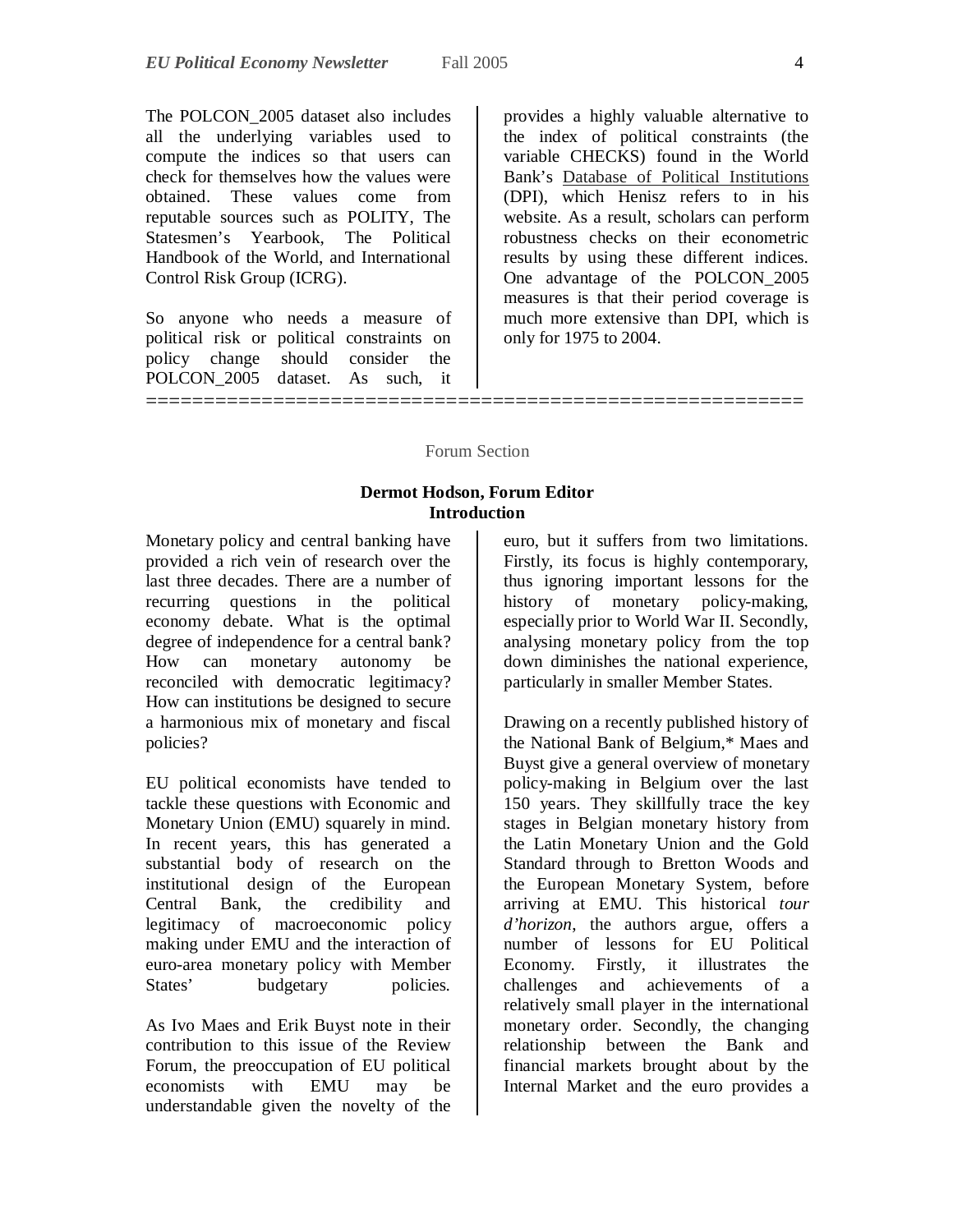neat example of Europeanisation in practice.

Looking forward to future editions, I would like to remind readers that the Review Forum is open to all members of EUSA who wish to share their views on empirical, theoretical and policy questions relating to EU political economy. Further information can be obtained from Dermot.Hodson@cec.eu.int. Contributions to the next Review Forum should be sent no later than 8 September 2006.

*\* Buyst E., Maes I., Pluym W. & Danneel M., 2005, The Bank, the Franc and the Euro. A History of the National Bank of Belgium, Tielt: Lannoo.*

#### **Central banking in the EU: a long-term perspective**

## **Ivo Maes (National Bank of Belgium, Katholieke Universiteit Leuven and Robert Triffin Chair, Université catholique de Louvain) and Erik Buyst (Katholieke Universiteit Leuven)**

Monetary integration and central banking are important topics in EU political economy. Traditionally, and quite rightly, a lot of attention has been given to post-World War II monetary institutions, especially the Bundesbank (founded in 1948) and the European Central Bank  $(ECB)$  (founded in 1998).<sup>1</sup> The purpose of this article is to offer a longer-term perspective on issues of contemporary significance. Drawing on a recent study, *The Bank, the Franc and the Euro: A History of the National Bank of Belgium* (Buyst, Maes, Pluym & Danneel, 2005), we take advantage of the one and a half centuries of history of the National Bank of Belgium. Firstly, we will have a look at

-

how central banking has been evolving through time. Secondly, we will look at the process of European monetary integration and the Eurosystem through the functioning of a, relatively, small player.

The National Bank of Belgium was established in 1850. It was a reaction against the financial crises of 1838 and 1848. At the time of the 1848 financial crisis, the so-called "compulsory rate" was imposed, suspending the right to exchange banknotes for precious metals. Discount credit decreased dramatically. It was time to reform the financial system. Frère-Orban, the Minister of Finance, saw this as the moment to set up a national issuing and discount institution. His key aims were the unification of banknote circulation and the establishment of an efficient, widely available discount credit

<sup>1</sup> The literature is more than abundant. See, for instance, for the Bundesbank, Heisenberg, 1999 or Marsh, 1993 and for the ECB, Howarth and Loedel, 2003 or McNamara, 2002.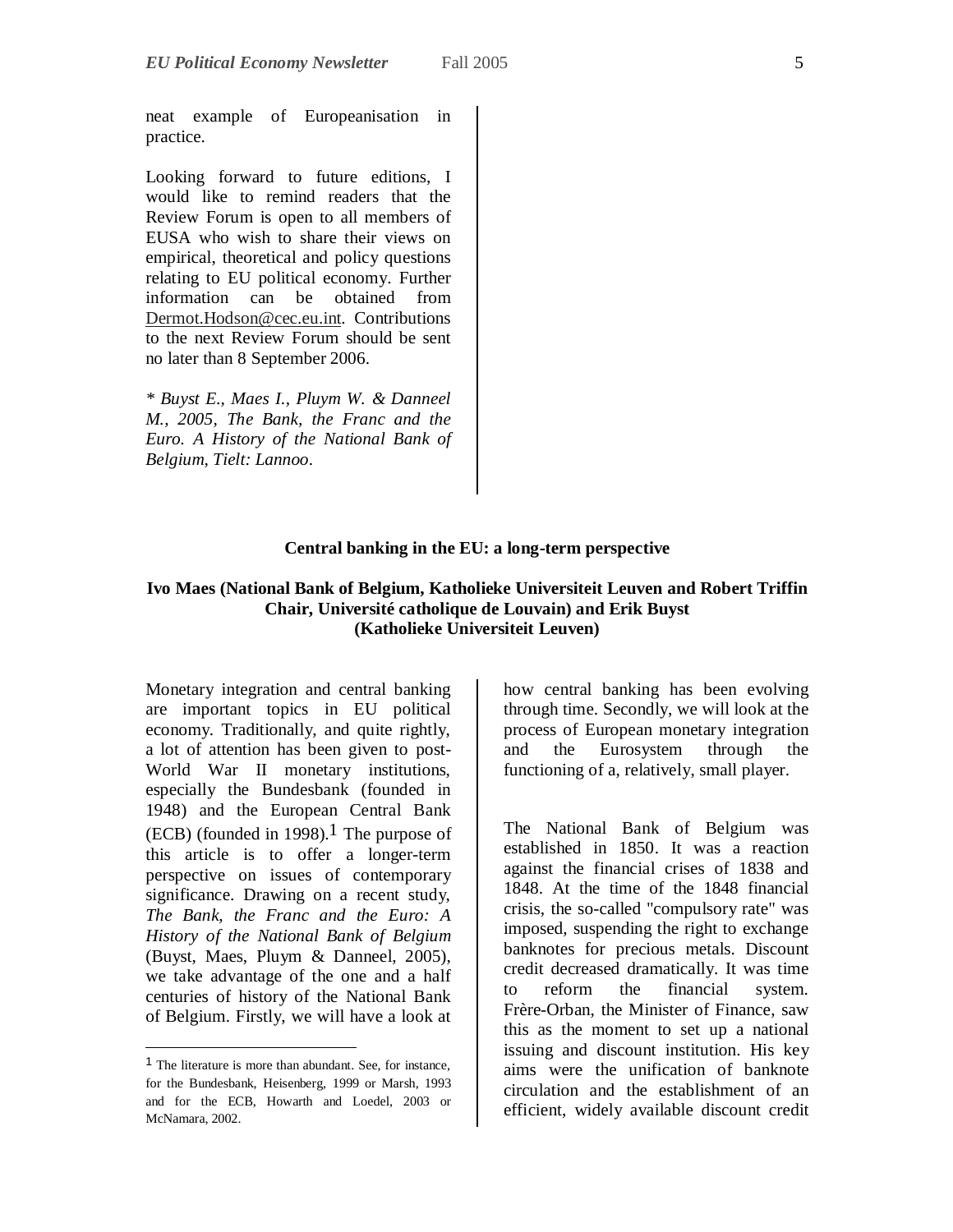system. In order to ensure that the banknotes issued were convertible at all times, the Bank was not allowed to become involved in equity investments or mediumand long-term lending. Tight restrictions were also imposed on lending to the State. In addition, the National Bank engaged in a number of traditional banking functions, such as transactions in precious metals. It also became the State Cashier.

Just as was the case with other central banks in those days, the Bank performed a mixture of public and commercial functions. That was also reflected in the law and in the Bank's statutes. The National Bank was established as a private limited liability company, and the profit motive was clearly evident in its commercial activities. In 1870 the Bank's market share of the total value of discount transactions in Belgium reached 68%. On the other hand, the government supervised the Bank's activities. Thus, the governor was appointed by the King, and the Bank had a government commissioner, something unknown in neighbouring countries. Moreover, in return for the right of issue, the government received part of the resulting income.

The reasons for the foundation of the National Bank of Belgium contrasted with those of the creation of some other central banks, like the Bank of England. There the initial impetus was more related to the financial advantages the government felt it could obtain from the support of such a bank (Goodhart, 1988). Naturally, this bank had certain privileges conferred on it in return, in particular the monopoly of the note issue.

Over the years, the National Bank of Belgium underwent a metamorphosis. Major determinants were the evolution of the monetary and financial system and new views on the government's role in economic life. The Bank gradually became more of a public institution. Its commercial activities were dismantled and the Bank

changed from being a rival of the commercial banks, to become the bank of banks.

From an international perspective, Belgium together with France, Italy and Switzerland formed a monetary union – *de facto* until 1865, thereafter formalized through the Latin Monetary Union. This construction showed some resemblance with the current euro area. The coins produced in France, Italy, Switzerland and Belgium all had the same weight, content, shape and value. Only the designs differed, so that coins circulated freely among the four countries concerned. This was not true for bank notes, however, but they only dominated the currency in circulation by the end of the  $19<sup>th</sup>$  century. Nor was there an ECB-like central bank; *de facto* the Banque de France dominated the monetary union. Similar to the EMS-experience of the 1980s and 1990s, the National Bank of Belgium could exert little influence on the monetary policies of the leading central bank (cf. infra).

The Latin Monetary Union had only been in existence for a few years when rich deposits of silver were discovered in the American Rockies. As the silver price collapsed, severe speculation waves broke out. In the course of the 1870s a general ban was imposed on the minting of silver coins. By doing so, the Latin Monetary Union *de facto* joined the gold standard.

The gradual breakthrough of banknotes as a payments instrument in the  $19<sup>th</sup>$  century had far-reaching consequences. With the right of issue and the concentration of the stock of precious metal, the Bank played an increasingly central role in the monetary system. The fact that banknotes could be converted into precious metals formed the anchor of the Bank's discount policy.

World War I led to the general collapse of the old monetary system based on precious metals. In August 1914, the convertibility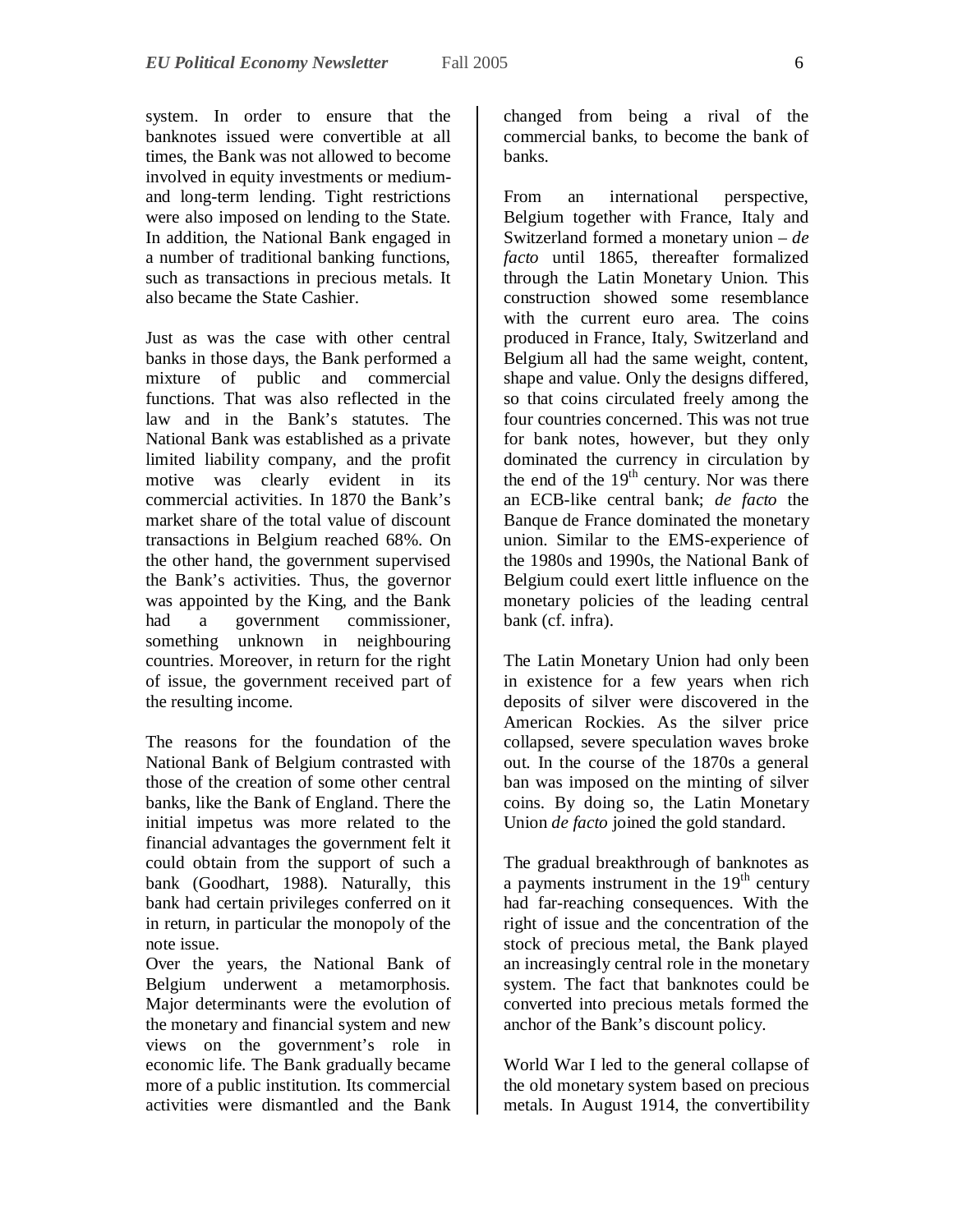of the banknotes was suspended, and Belgium left the gold standard. After the war, the Bank struggled to establish a policy that reconciled the external and internal equilibrium of the Belgian economy. The debates over monetary policy also led to significant internal changes at the Bank, such as the establishment of a strong research department – an important element of a modern monetary authority.

Over the years, the Bank traditionally defended a stable exchange rate as an anchor and as a factor encouraging discipline in the Belgian economy. It was mainly when external shocks hit the Belgian economy and there was no coherent domestic policy that the exchange rate became the subject of debate and controversy. Sometimes, devaluations proved unavoidable.

The severe economic and financial crises of the 1930s marked a break in attitudes towards government intervention in the economy. It also changed people's attitude towards the banking sector, elevating its importance to society. As a result, some radical reforms were carried out. In 1937, at the instigation of Finance Minister de Man, the public character of the Bank was also fundamentally reinforced. The influence of the private bankers was curtailed. Conversely, the powers of the Government Commissioner were extended. The Bank was also authorized to engage in open market operations. It thus developed into a genuine bank of banks and a monetary authority.

In the second half of the  $20<sup>th</sup>$  century, the Bank was entrusted with a number of new tasks in the public interest, such as the central offices for credits to enterprises and individuals, and the central balance sheet office, plus the work of organizing business surveys and drawing up the national accounts. This illustrates the

Bank's expanding role in providing services for the community.

The fact that Belgium's small, open economy was vulnerable to external shocks was a reason for the Bank's traditional involvement in the development of a stable and open international monetary and financial system. In the  $19<sup>th</sup>$  century, as already mentioned, Belgium and the Bank made a major contribution towards the creation of the Latin Monetary Union. After World War II the Bank was also active. For instance, the subsequent governor Ansiaux played a leading role in the creation and operation of the European Payments Union, which did much to promote the liberalization of payments in Europe during the 1950s.

In the post World War II period, Belgium followed a policy of a stable exchange rate for the Belgian franc. After the breakdown of the Bretton Woods system, the German mark became, *de facto*, the anchor for Belgian exchange rate policy. The Bank very much followed the McKinnon (1963) argument that, for a small open economy, the exchange rate is not an appropriate instrument of macroeconomic policy (Maes, 2002, Ch. 2). Mc Kinnon criticized Mundell's (1961) optimum currency area paper, arguing that a devaluation could endanger the stability of the price-level in a small open economy. Naturally, by taking the German mark as an anchor for its exchange rate policy, the National Bank of Belgium was sacrificing its monetary policy autonomy and had to follow the monetary policy orientation of the Bundesbank.

At the Hague summit in December 1969, Economic and Monetary Union was officially placed on the agenda of the European Community. In comparison with most other central banks, the National Bank of Belgium was strongly in favour of European monetary integration. In the past few decades, it has often had a pioneering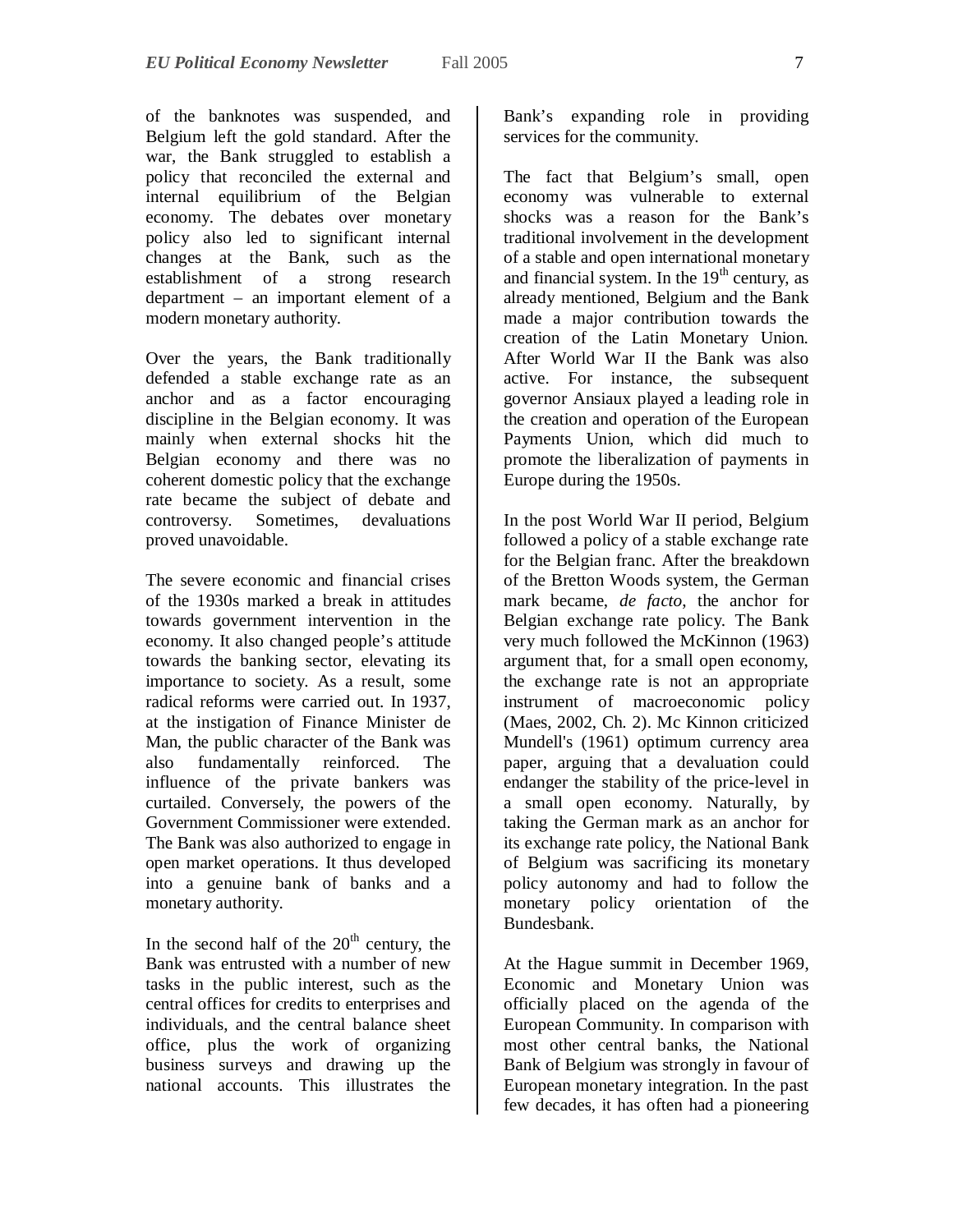role in the process of European monetary integration.

The Bank influenced the EMU process primarily via two channels: via the Belgian authorities and via the central banks of the European Union. At the national level, it was involved in the formulation of Belgium's ideas and the definition of Belgium's position. The Bank also played a role in the world of the European central banks, primarily because of the expertise built up over the years in the sphere of European monetary cooperation, but also thanks to the Belgian sense of diplomacy and compromise.

Belgium is then an example of how a small country played a significant pace-setting role in the creation of EMU (Maes & Verdun, 2005). A first element was the development of influential ideas and proposals to shape the debate and set the agenda, marking also out the terrain for future EMU discussions. A second element was contributions as 'policy entrepreneur', putting forward concrete proposals to advance European monetary integration. Third, Belgium played a diplomatic role, often contributing to a crucial (Franco - German) consensus on EMU issues.

The recent history of the Bank is also a beautiful example of Europeanisation. The liberalization of capital movements and the integration of the financial markets, driven, in part, by the Internal Market and EMU, also led to changes in relations between the Bank and the financial world. The Bank introduced a new range of monetary policy instruments which were more in line with market forces, and the dual foreign exchange market was abolished, as demanded by the internal market programme. In addition, the more open and competitive financial system brought a further extension of the Bank's functions as the bank of banks. On the basis of its traditional role in handling payments, it gradually began to exercise supervision

over payment systems established in Belgium. Moreover, it increasingly focused on macroprudential issues, especially the stability of the Belgian financial system. Also, the cooperation with the Banking, Finance and Insurance Commission was put on a stronger institutional footing.

The advent of EMU and the introduction of the euro were milestones in the history of the Bank. When the Bank became a founding member of the Eurosystem, a new era was ushered in. Decisions on euroarea monetary policy are totally centralized, as that is the only way of guarding against confusion about the monetary policy signals and preventing distortions of competition. Most of the decisions are taken by the Governing Council of the European Central Bank. The governor of the National Bank of Belgium attends the meetings in a personal capacity. In performing those duties, the governor is strictly independent. He (or she) can neither seek nor take instructions from anyone and must act in the general European interest.

Yet it can be said that Belgium in fact has more influence over monetary policy now than before the introduction of the euro. Then, the Belgian franc was anchored to the German mark and the National Bank had to follow the interest-rate decisions of the Bundesbank. Under EMU, national autonomy was thus exchanged for a share in the supranational decision-making power; this is a practical illustration of how the effect of European integration is actually to restore power of decision, certainly for a small country like Belgium. While monetary decision-making became centralised under EMU, the conduct of monetary policy is decentralised i.e. with the national central banks. The other core functions of a central bank – issuing banknotes, managing the gold and foreign exchange reserves, and organising the flow of payments – take place within a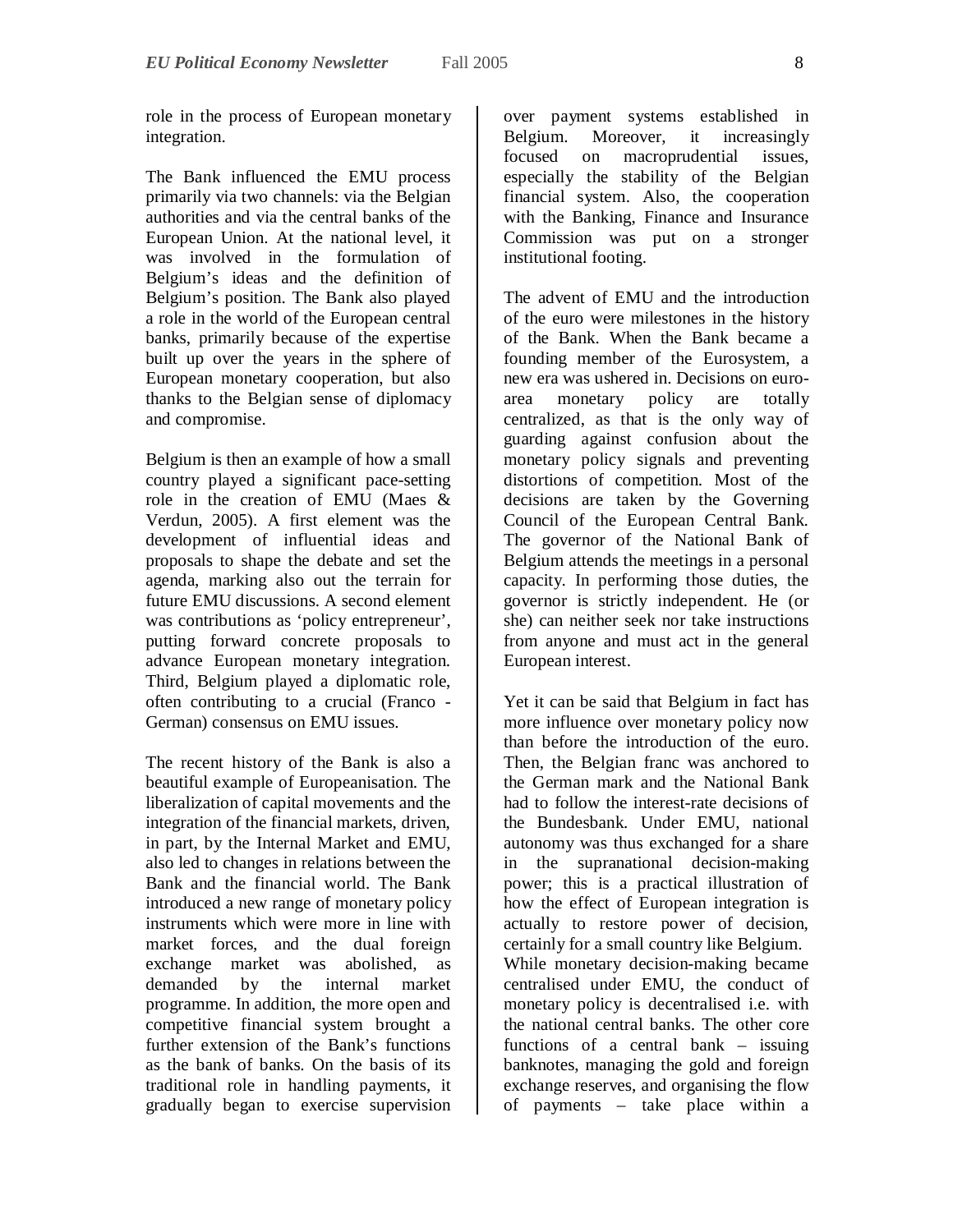European framework. Thus, the National Bank of Belgium retains the functions of a central bank although it now shares them with twelve other central banks in a wider area with a common currency. In addition, the Bank plays a key role in Belgium's socio-economic affairs, a role in line with its expertise, its special place between the public sector and the financial world, and a firmly established position in both Belgian and European life. So, the National Bank of Belgium, just like the other national central banks of the Eurosystem, has now become a kind of a "hybrid" institution, performing both European and Belgian functions.

#### References

Buyst E., Maes I., Pluym W. & Danneel M., 2005, *The Bank, the Franc and the Euro*. A History of the National Bank of Belgium, Tielt: Lannoo.

Goodhart C., 1988, *The Evolution of Central Banking*, Cambridge: MIT Press.

Heisenberg D., 1999, *The Mark of the Bundesbank: Germany's role in European monetary cooperation*, Boulder: Lynne Rienner Publishers.

Howarth D. & Loedel P., 2003*, The European Central Bank: the new European Leviathan?*, Hampshire: Palgrave.

Maes I., 2002, *Economic Thought and the Making of European Monetary Union*, Cheltenham: Edward Elgar.

Maes I. & Verdun A., 2005, "Small States and the Creation of EMU", *Journal of Common Market Studies*, Vol. 43(2): 327- 348.

Marsh D., 1993, *The Bundesbank: the Bank that rules Europe*, London: Mandarin.

McKinnon R., 1963, "Optimum Currency Areas", *American Economic Review*, Vol. 53(4): 717-725.

McNamara K., 2002, "Managing the Euro: The European Central Bank", in *The Institutions of the European Union*, Patterson J. & Schackleton M. (eds.), Oxford: University Press, pp.162-185.

Mundell, R., 1961, "A Theory of Optimum Currency Areas", *American Economic Review*, Vol. 51(4): 657-665.

## Members' Recent Publications

=========================================================

Buyst, E., I. Maes, W. Pluym and M. Danneel. *The Bank, the Franc and the Euro, A History of the National Bank of Belgium*. (Tielt: Lannoo, 2005).

Buyst, E., I. Maes, W. Pluym and M. Danneel. De Bank, de frank en de euro, Anderhalve eeuw Nationale Bank van België. (Tielt: Lannoo).

Buyst, E., I. Maes, W. Pluym and M. Danneel. *La Banque nationale de Belgique, du franc belge à l'euro. Un siècle et demi d'histoire*. (Bruxelles: Editions Racine).

Hosli, Madeleine O. *The Euro: A Concise Introduction to European Monetary Integration.* Boulder, CO: Lynne Rienner (2005).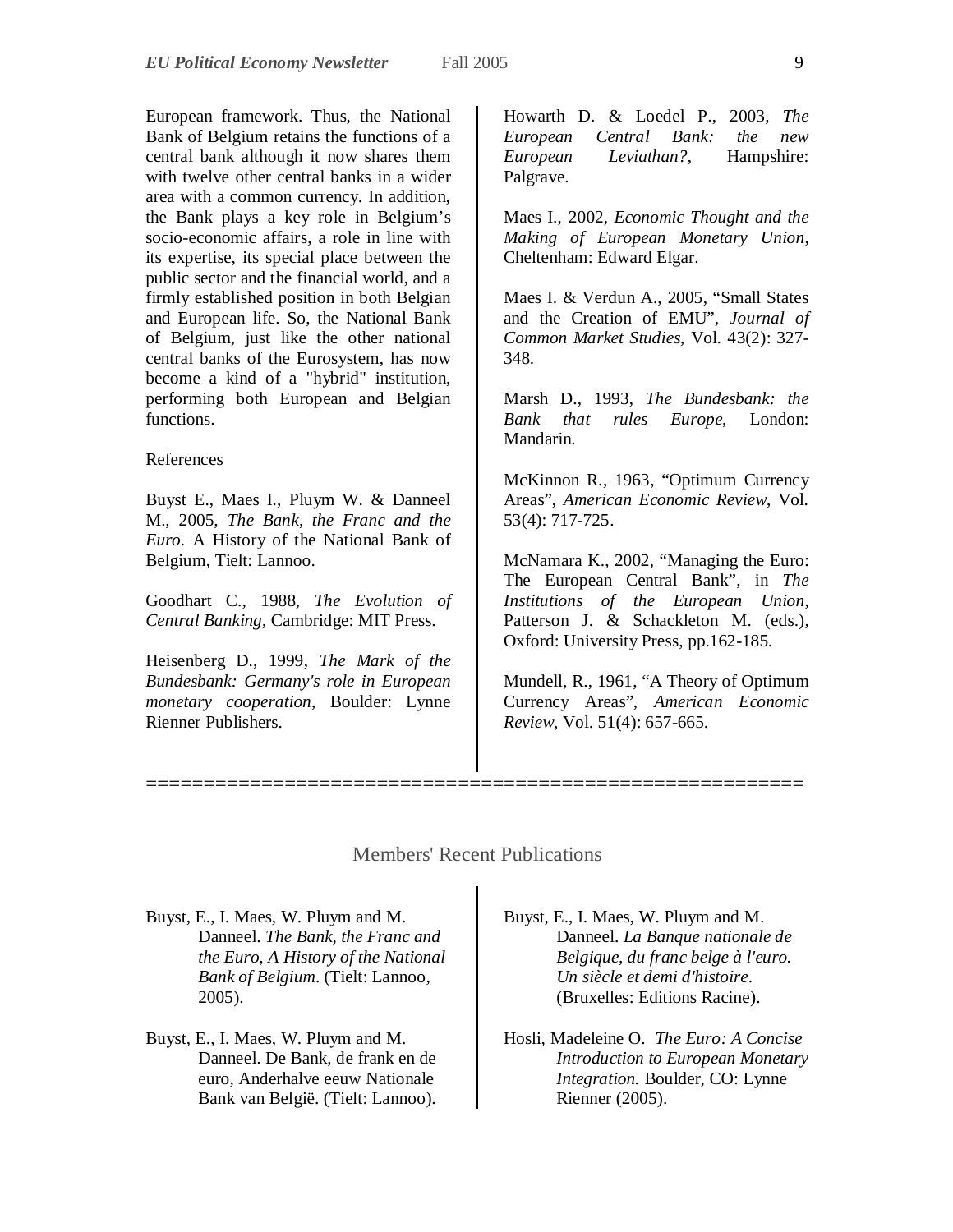- Leal Arcas, Rafael, "The EU Institutionand Their Modus Operandi in the World Trading System," *Columbia Journal of European Law*, Vol. 12.1 (2006): 147-238.
- Meunier, Sophie, *Trading Voices: The European Union in International Commercial Negotiations* (Princeton University Press, September 2005).
- -- published in French as *L'Union fait la force: l'Europe dans les negociations commerciales internationales* (Presses de Sciences Po, December 2005).
- Murray, Philomena. *Australia and the European Superpower: Engaging with the European Union*. (Melbourne: Melbourne University Press, 2005).
- Murray, Philomena, "Should Asia emulate Europe?" in Woosik Moon and Bernadette Andreosso-O'Callaghan, eds. *Regional*

*Integration - Europe and Asia Compared*. (Ashgate: Aldershot, 2005), pp. 197-215.

- Sadeh, Tal (2005), 'Who Can Adjust to the Euro?', *The World Economy*, 28: 1651-78.
- Smith, Mitchell P., *States of Liberalization: Redefining the Public Sector in Integrated Europe* (SUNY Press, September 2005).
- Walsh, James I. "Persuasion in International Politics: A Rationalist Account." *Politics and Policy* 33:4 (December 2005).
- Walsh, James I. "Policy Failure and Policy Change." Forthcoming in *Comparative Political Studies* 39:4 (May 2006).
- Walsh, James I. "Institutions Are Not Enough: Intelligence Sharing in the European Union." Forthcoming in *Journal of Common Market Studies* (2006).

## Member News

=========================================================

**Ian Bartle**, School of Management, University of Bath, announces that The Centre for the study of Regulated Industries at the University of Bath has recently set up a new website at: http://www.bath.ac.uk/cri/

Many of the centre's publications since about 2000 can now be downloaded from the site in pdf form. Downloadable documents include occasional papers, occasional lectures, international series, research reports, technical papers, statistical series, industry briefs.

**Madeleine O. Hosli**, Department of Political Science, Leiden University, Netherlands, has been awarded a Jean Monnet Chair (effective September 2005).

**Rafael Leal Arcas**, currently a fellow at the European Law Research Center, Harvard Law School, will from August 2006 be Lecturer in International Commercial Law, Queen Mary University of London, Centre for Commercial Law Studies, London, UK.

**Philomena Murray**, Jean Monnet Chair, Department of Political Science and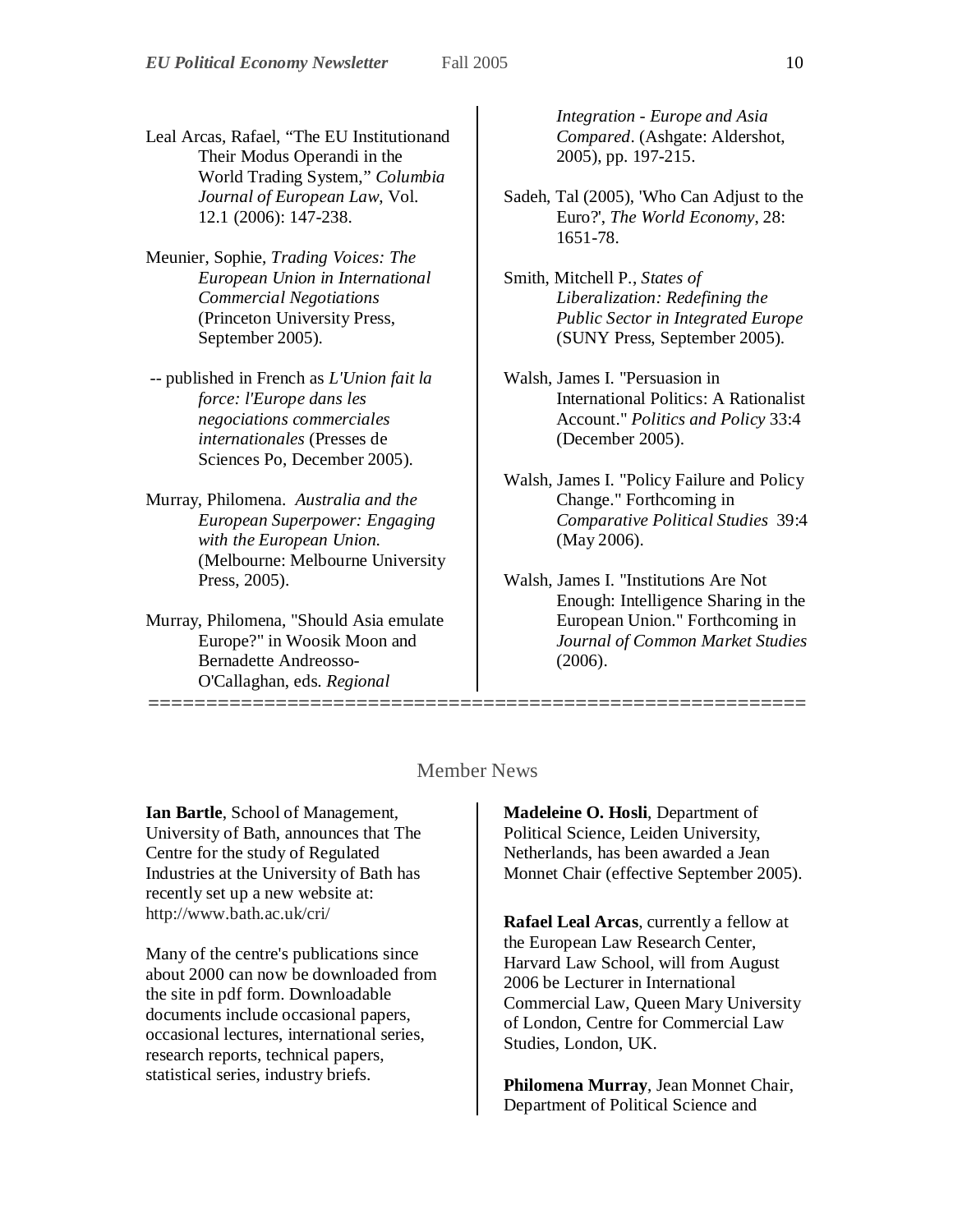Director, Contemporary Europe Research Centre, Jean Monnet European Centre of Excellence, University of Melbourne, has been awarded a Jean Monnet European Union research grant for a Transnational Research Project, "Europe and the Asia

Pacific: Models and Linkages," with partners in Keio University, University of Limerick and Leuven University.

## Calls for Papers

=========================================================

# **The Political Economy of Currency Unions in a Globalizing**

**World.** International conference, The Leonard Davis Institute for International Relations, **Hebrew University of Jerusalem, April 30 – May 1, 2006.** 

Deadline for submissions: 28 February 2006.

Recent studies of the politics of exchange rates focus on domestic factors in explaining both policy choices and actual exchange rate behavior. These factors include mostly the political business cycle, interest groups, institutions and partisanship. Employing a variety of quantitative methods such studies have focused on the experience of European and Latin American countries. This literature has developed over the 1990s and 2000s as a complement to the more established Optimum Currency Area literature, which since the 1960s explains currency unions in terms of economic efficiency. Whereas the traditional OCA literature provided strict criteria for efficient unions, recent developments suggest that some criteria can be endogenous to unions. Other studies have offered an international political perspective on currency unions and exchange rate policies. These are based on the distribution of power among the member states, community spirit, the institutional setup, the spillover effect, shared beliefs and ideas among the member states and the activities of transnational epistemic communities.

Can these theories be combined in explaining the phenomena of the establishment, sustainability, and collapse of currency unions (in their broad sense) among sovereign countries? What is the purpose of currency unions? Do they provide economic stimulus or mostly reflect foreign policy? How are exchange rate policies against third parties formulated? Can external anchors provide stability, and if so under what conditions? Specifically, what is the future of Economic and Monetary Union in Europe in the wake of the recent crisis of the Stability and Growth Pact on the one hand and the enlargement of the EU on the other? Is a 'mini Bretton-Woods' system, currently being observed in East Asia? What lessons to draw from the collapse of Argentina's currency board and the disintegration of the Yugoslavian Dinara? What historical lessons do currency unions offer us? These questions and others are at the focus of this conference.

Those interested in presenting a paper should send abstracts of no more than 150 words along with their affiliation, position and contact details to:

> Tal Sadeh, Department of Political Science, Tel Aviv University, P.O. Box 39040, Tel Aviv 69978, ISRAEL, preferably by e-mail: talsadeh@post.tau.ac.il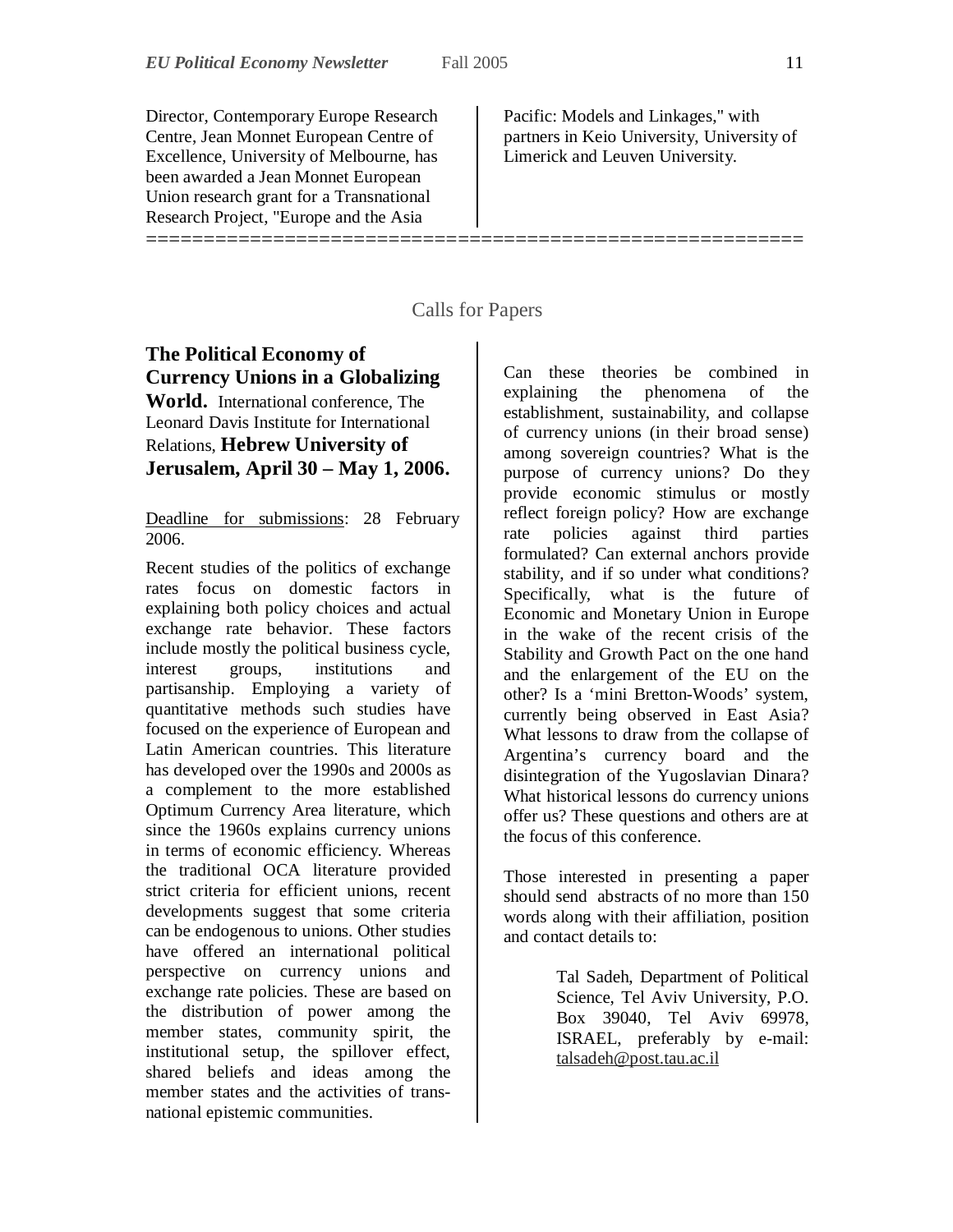Participants interested in serving as chair or discussant should send their CVs to the above address.

We are happy to confirm the participation of the following distinguished scholars: Benjamin Cohen, University of California Santa Barbara; Mark Hallerberg, Emory University; David Leblang, University of Colorado at Boulder; Helen Milner, Princeton University; Juergen Nautz, University of Amsterdam; Amy Verdun, University of Victoria.

## **ECPR/CRI conference 2006**

## *FRONTIERS OF REGULATION: ASSESSING SCHOLARLY DEBATES AND POLICY CHALLENGES*

An international conference organised by the *European Consortium of Political Research Standing Group on Regulatory Governance* and the *Centre for the study of Regulated Industries, School of Management, University of Bath* 

September 7th-8th 2006, University of Bath, England

Deadline: 28 February 2006

The two-day conference aims to foster scholarly exchange on governance through regulation. We will discuss the new challenges of meeting public interest objectives in the context of the increasing fragmentation of public authority and the varieties of regulatory institutions, mechanisms and processes. We hope that debates will connect to the broad issues, concepts and critiques surrounding the rise of the 'regulatory state' and the global order of 'regulatory capitalism'. While organised by political scientists, we hope to stimulate interdisciplinary debate and welcome participants from disciplines such as economics, law and sociology as well as practitioners.

We invite empirical and theoretical papers encompassing a diverse range of sectors and issues which fit into the broad concepts of regulation and the regulatory state. An abstract of up to 300 words should be submitted by email to: ecprconf@management.bath.ac.uk

Participants will be notified around May 1st 2006. At this time a draft programme will be announced.

The following panel themes are indicative only and not yet fixed. Further suggestions are welcome:

Developments in Social Regulation Developments in Economic Regulation Europeanisation and Regulatory Reforms Regulatory Impact Analysis Regulation in Developing Countries Meta Regulation Law, Courts and Regulation Regulating Frontier Technologies Enforcement, Compliance and Regulation Regulation Beyond the State Regulatory Agencies and Delegation The Regulation of Intellectual Property Democracy in the Age of Regulocracy Regulation of Life Sciences Veto Players and Regulatory Governance

## **Third Pan-European Conference on EU Politics, 21-23 September, 2006, Istanbul, Turkey**

Deadline: 28 February 2006.

The ECPR Standing Group on the European Union is organizing its Third Pan-European Conference. It will be hosted by Bilgi University in Istanbul, Turkey from 21 to 23 September 2006. The Standing Group's Pan-European Conferences are the largest academic conferences on the European Union in Europe and bring together scholars from all over the world. We call for panel and paper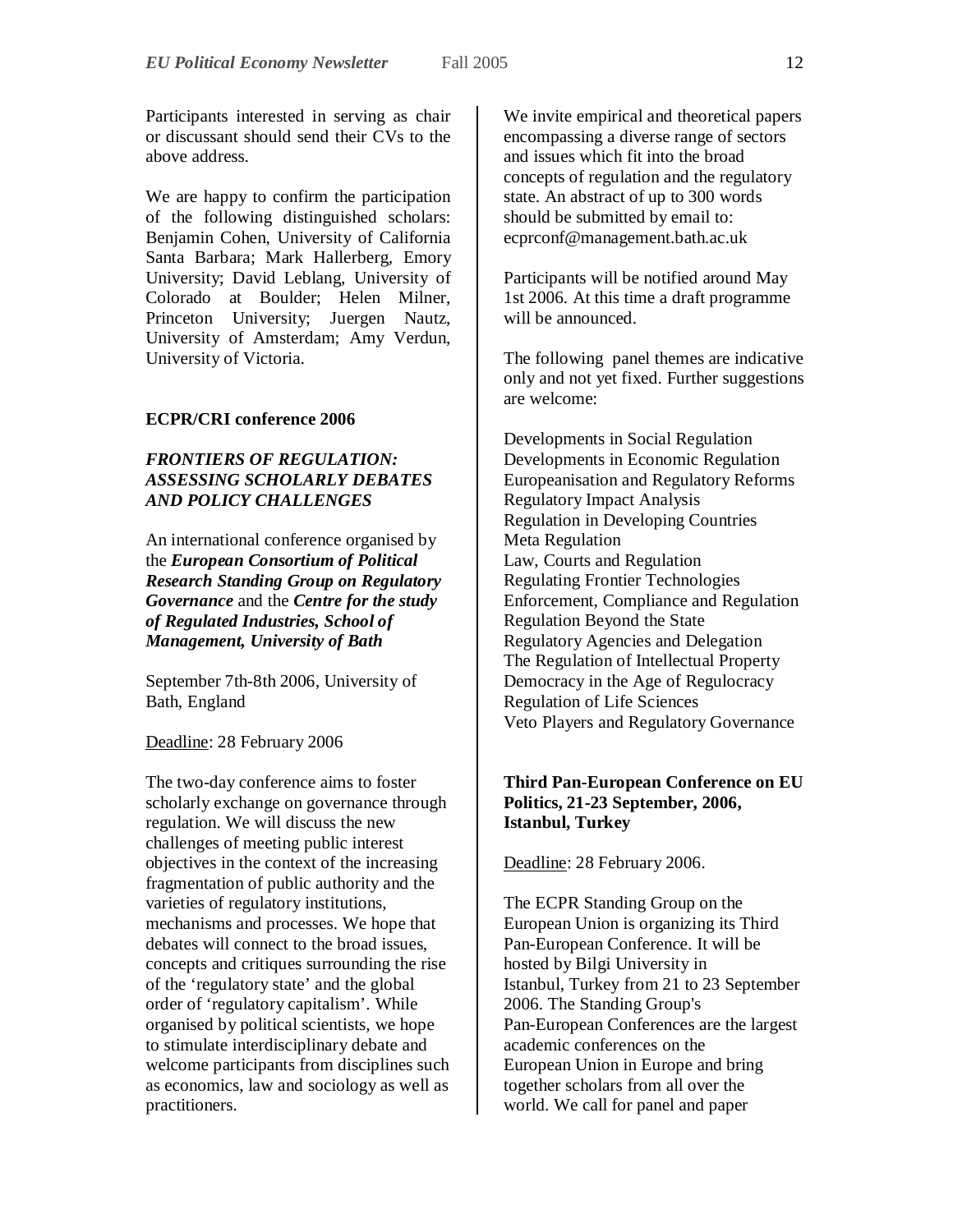proposals on all aspects of European integration, governance, and politics. For further information and online paper and panel submissions, please consult the conference website at http://www.jhubc.it/ecpr-istanbul/.

### **1st ECPR Graduate Conference: University of Essex, UK. 7-10 September 2006.**

Deadline: 1 March 2006.

Graduate students from all institutions are welcome to submit paper or full panel proposals for the first ECPR Graduate Conference. A call for papers and panels is available to download as a pdf document at:

<http://www.essex.ac.uk/ecpr/events/gradu ateconference/documents/poster\_004.pdf> http://www.essex.ac.uk/ecpr/events/gradua teconference/documents/poster\_004.pdf

. Proposals should be submitted by email to <mailto:ecpr@essex.ac.uk>ecpr@essex.ac. uk.

For further information, please see <http://www.essex.ac.uk/ecpr/events/gradu ateconference/index.aspx>http://www.esse x.ac.uk/ecpr/events/graduateconference/ind ex.aspx

**E E F S: European Economics and Finance Society Fifth Annual EEFS Conference Heraklion, Crete, 18-21 May 2006.**

*"European Labour Markets, Trade & Financial Flows and Economic Growth"* 

Deadline: 15 March 2006.

The Conference will focus on the changes we observe in the global economy and on the European Integration process. Papers are solicited in such areas as:

- Labour Economics
- International Trade and General Equilibrium
- Analysis of Financial Markets
- Growth and Development
- Factor Mobility
- European Integration
- Economics of Transition
- World Integration
- Economic Geography
- Spatial Economics
- Regional Economics And Policy
- Industrial Economics and Organisation
- **International Monetary Economics**
- Macroeconomic Issues and Policy
- New Political Economy
- Public Economics
- Topics on The Dotcom/Digital Economy.

It is envisaged that a number of papers from this Conference will be published in special issues of established journals in the forthcoming months.

Paper abstracts of no more than 200 words and/or session proposals should be submitted by to the scientific committee of the conference as attached files (doc or pdf format) at the following address: eefs@eap.gr

Abstracts should contain JEL classification codes. The authors' full name, affiliation, address, phone/fax, and e-mail for correspondence should also be indicated. An entire paper may be submitted, when available, but it must include an abstract.

We welcome equally theoretical, empirical and policy-issues papers. Participants are expected to serve as program chair at Conference sessions.

The conference will take place at the five star resort hotel Candia Maris in Amoudara, Heraklion, Crete, Greece.

For the Organizing Committee,

Dr. George Agiomirgianakis (gmagios@eap.gr ) Dr. Tina Voulgari (bellevue@otenet.gr)